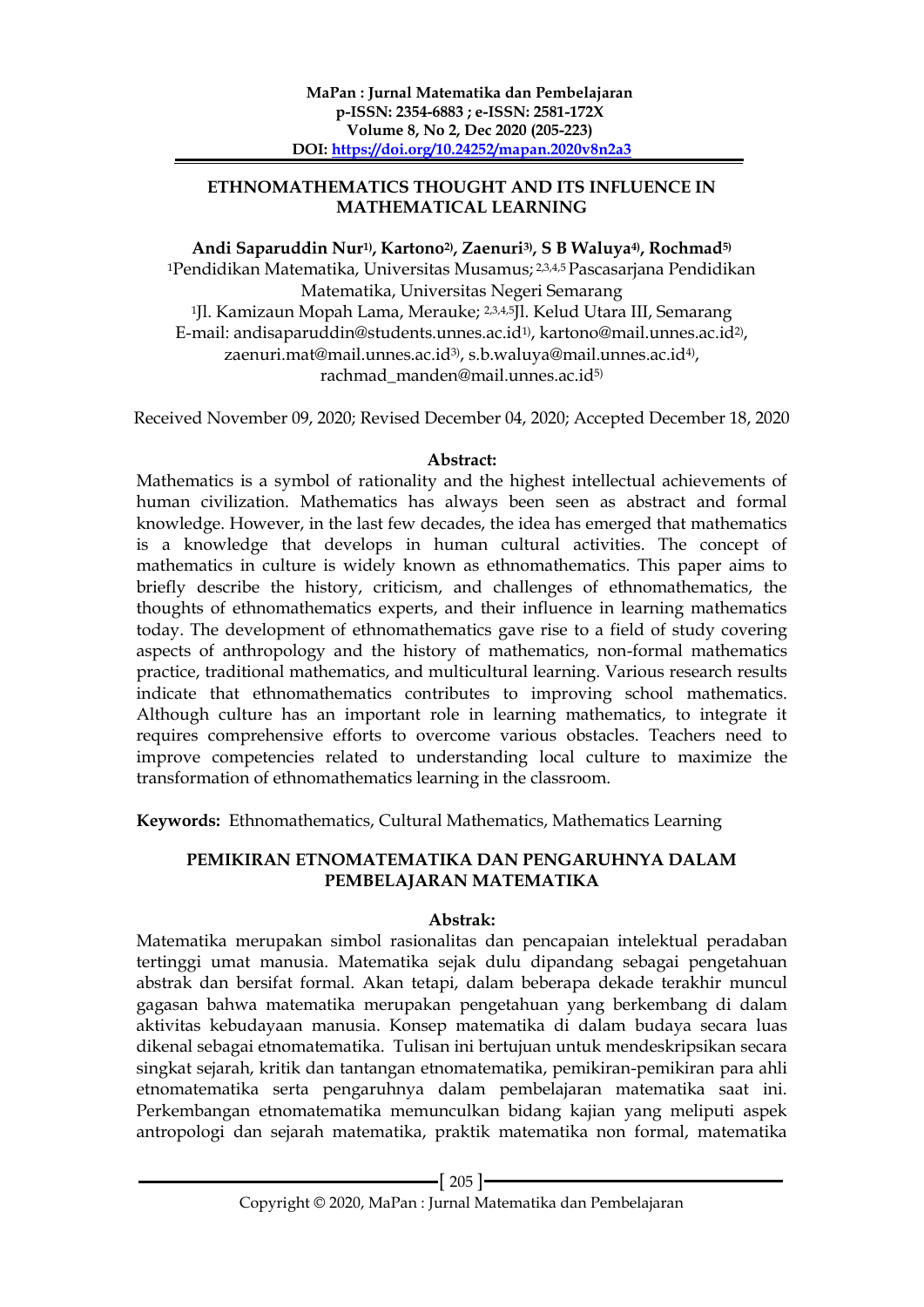tradisional dan pembelajaran multikultural. Berbagai hasil penelitian menunjukkan bahwa etnomatematika memberikan kontribusi terhadap peningkatan matematika sekolah. Meskipun budaya memiliki peran penting dalam pembelajaran matematika, namun untuk mengintegrasikannya perlu upaya komprehensif untuk mengatasi berbagai hambatannya. Guru perlu meningkatkan kompetensi terkait pemahaman budaya lokal untuk memaksimalkan transformasi pembelajaran etnomatematika di dalam kelas.

**Kata Kunci**: Etnomatematika, Matematika Budaya, Pembelajaran Matematika

*How to Cite*: Nur, A. S., Kartono, Zaenuri, Waluya, S. B., Rochmad. (2020). Ethnomathematics Thought and Its Influence in Mathematical Learning. *MaPan : Jurnal Matematika dan Pembelajaran, 8*(2), 205-223. https://doi.org/10.24252/mapan.2020v8n2a3.

# **INTRODUCTION**

The development of mathematics as a compulsory subject throughout the world is a sign that mastery of its concepts is the most important means of achieving the advancement of civilization. Mathematics is the main instrument in every other field of knowledge such as engineering, agriculture, economics, even astronomy (D'Ambrosio, 1985). Mastering mathematics means providing opportunities for a civilization to show its existence. However, history also notes that the occurrence of colonialization in various parts of the world had an impact on the domination of Western (Eurocentric) culture. This condition for some experts cannot be separated from the mathematics brought by Europeans to their colonies using the Eurocentric way of thinking and ignoring the knowledge of indigenous peoples (Francois & Kerkhove, 2010).  $\begin{bmatrix} 1 \\ 1 \end{bmatrix}$ 

Mathematics is seen as the identity of culture and the greatest achievement of Europeans in conquering various regions of the world. The position of mathematics for hundreds of years has been seen as a symbol of the truth of rationality, the study of quantity, relations, and space has been challenged, especially when it comes to discussing mathematics and culture in the same sentence (Barton, 1990). The colonialization process provided the opportunity for Europeans to control the resources owned by their colony. However, mathematics, on the other hand, is the knowledge that is shared by all cultures but in different forms. This difference is seen in formalism, terminology, and philosophy which shows the existence of different mathematics known to Europeans. Folk mathematics or traditional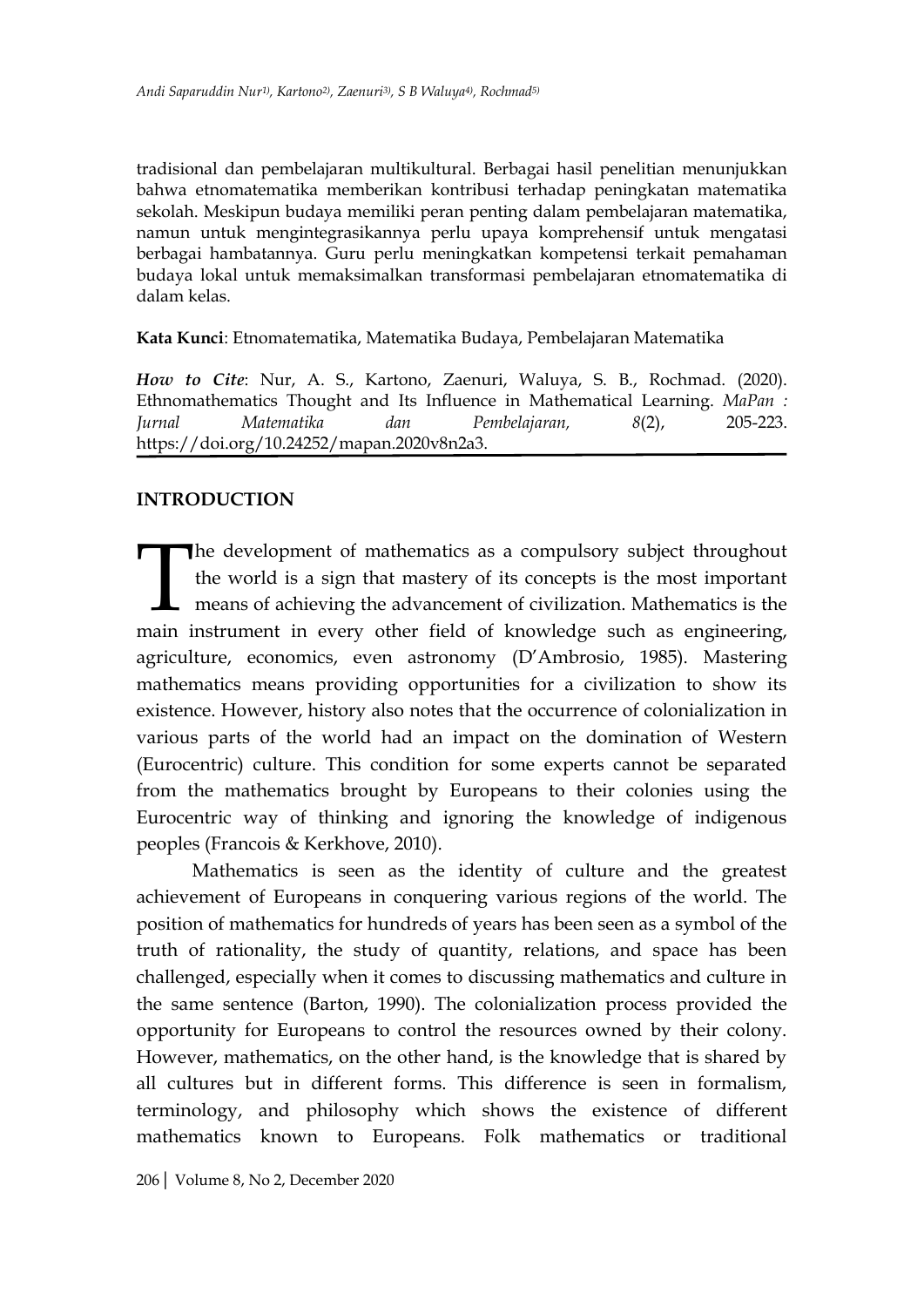mathematics is promoted by experts as ethnomathematics which has different characteristics from mathematics originating from the West.

The use of the term ethnomathematics provides an opportunity to study mathematics in indigenous peoples. Based on the PISA results, the ranking of countries from Asia, Africa, and Latin America is in the lowest position in terms of mastery of mathematical literacy (OECD, 2018). Most of these countries are former colonies of Europeans who accept Eurocentric mathematics in their practice of learning. Ethnomathematicians have the view that the mathematics that was formally brought by Europeans could not be understood by the indigenous people due to language and term barriers. On the other hand, there are more complex problems of a historical nature such as differences in political orientation, cultural domination, and racism.

The success of learning mathematics can be achieved if various components are considered in the pedagogical aspect including the student's cultural background. Using a cultural context allows students to explore mathematics more realistically. However, thinking about the cultural context of mathematics also has many critical questions and challenges that must be resolved. Criticism of ethnomathematics, especially on the question of differences in mathematics and ethnomathematics, the philosophy on which ethnomathematics is based, and how far culture can affect one's mathematical abilities.

Ethnomathematics experts try to show their position in the alternative philosophy of mathematics even though this shows that there are different perspectives in understanding the concept of ethnomathematics (Cimen, 2014). However, in the last three decades, it appears that ethnomathematics has had a fairly strong foothold in raising various issues, especially those related to multicultural mathematics learning, the integration of ethnomathematics in the curriculum, and indigenous mathematics. Besides, the topic of ethnomathematics has also been raised as a research study in actual mathematics education since CERME 2003 (Francois, 2010). Various ethnomathematics research studies around the world show serious efforts to consider the synergy between mathematics and culture that can be implemented in the classroom. This paper aims to briefly describe the history, criticism, and challenges of ethnomathematics, the thoughts of ethnomathematics experts, and their influence in learning mathematics today.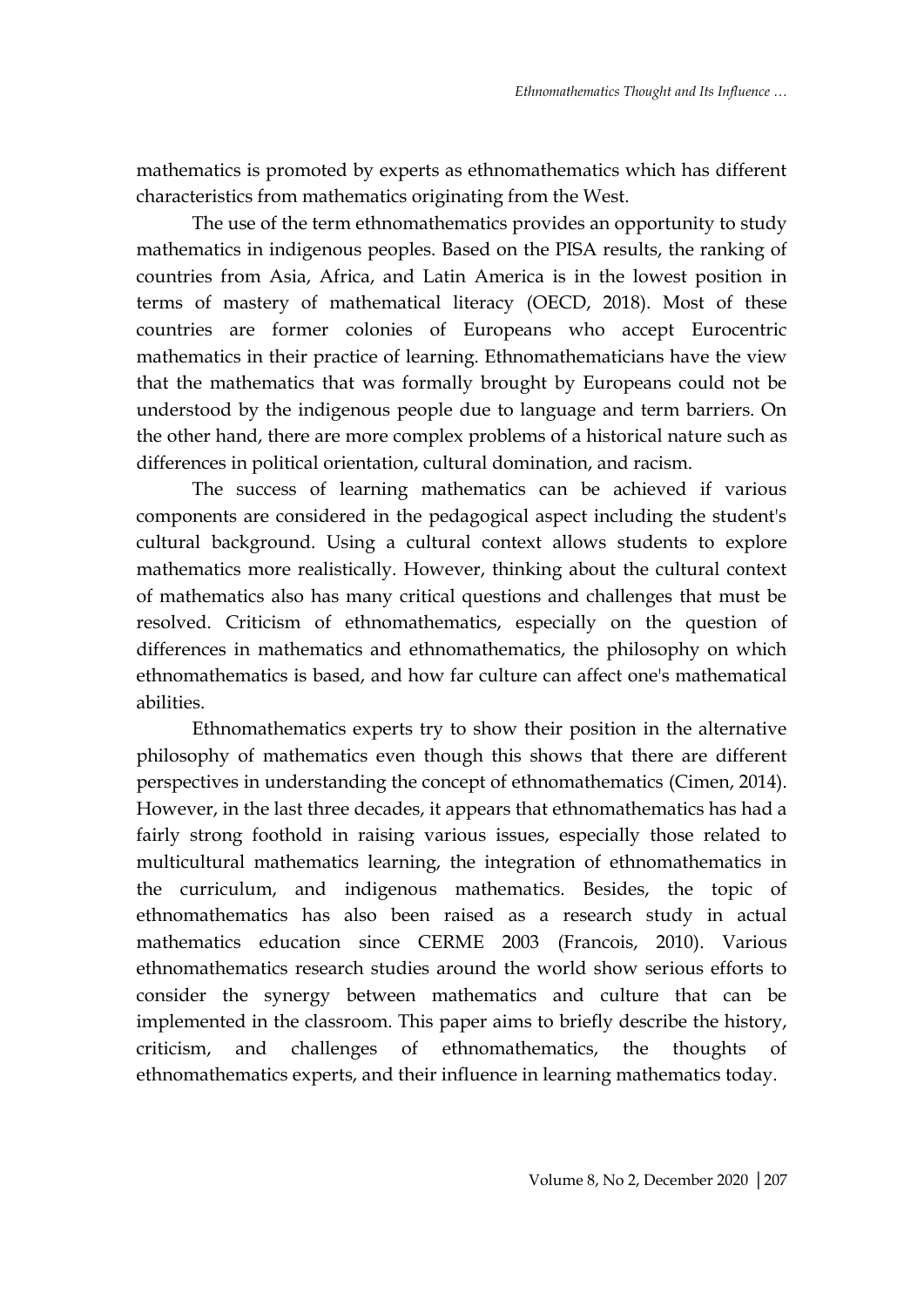#### **METHODS**

This research is a literature review that describes exploratively the history, criticism, challenges, ethnomathematics studies, and their effects on learning mathematics. The reference sources used are the results of research and ethnomathematics studies from international journals. The data collection technique was done by taking references to the Science Direct, Springer, and Taylor & Francis. This is because publications on these sources have a very good reputation and are connected to the Scopus and the Web of Science index which have a high factor impact on research into the humanities social science cluster. The literature review procedure was carried out in 4 stages. The first stage of the search is carried out using the ethnomathematics subject area. The results obtained 136 documents in Science Direct, 948 documents on Springer, and 247 documents on Taylor & Francis with publication years in the range 1980-2020. The second stage was carried out by sorting the documents based on studies on the clumps of mathematics education to obtain 92 documents in Science Direct, 616 documents on Springer, and 161 documents on Taylor & Francis. The third stage is to do the sorting based on keywords, namely; history, criticism, challenges, and ethnomathematics studies and their influence in school mathematics learning so that 104 documents were obtained. The fourth stage was extracted data so that 40 documents were obtained as core references in the presentation of results and discussion. Data analysis was performed by examining the results of ethnomathematics reports from various sources and using them for research purposes.

#### **RESULTS AND DISCUSSION**

#### **History of Ethnomathematics**

Starting a discussion related to history is not easy, not only because of the limited resources to describe the beginnings of ethnomathematics but also the concern that the references used are not representative. Therefore, ideas related to mathematics and culture were tried to be carried out from a chronological perspective where the Europeans began to realize that there was a power of mathematics outside their culture. The best example comes from Thomas Fuller, a black African slave who possessed extraordinary computational abilities (Fauvel & Gerdes, 1990). Furthermore, there is Srinivasa Ramanujan from India who has very sharp mathematical intrusions which he obtained by himself (Christiansen, 2009). Mathematical power can be owned by anyone regardless of race, ethnicity, or social status. This is the basis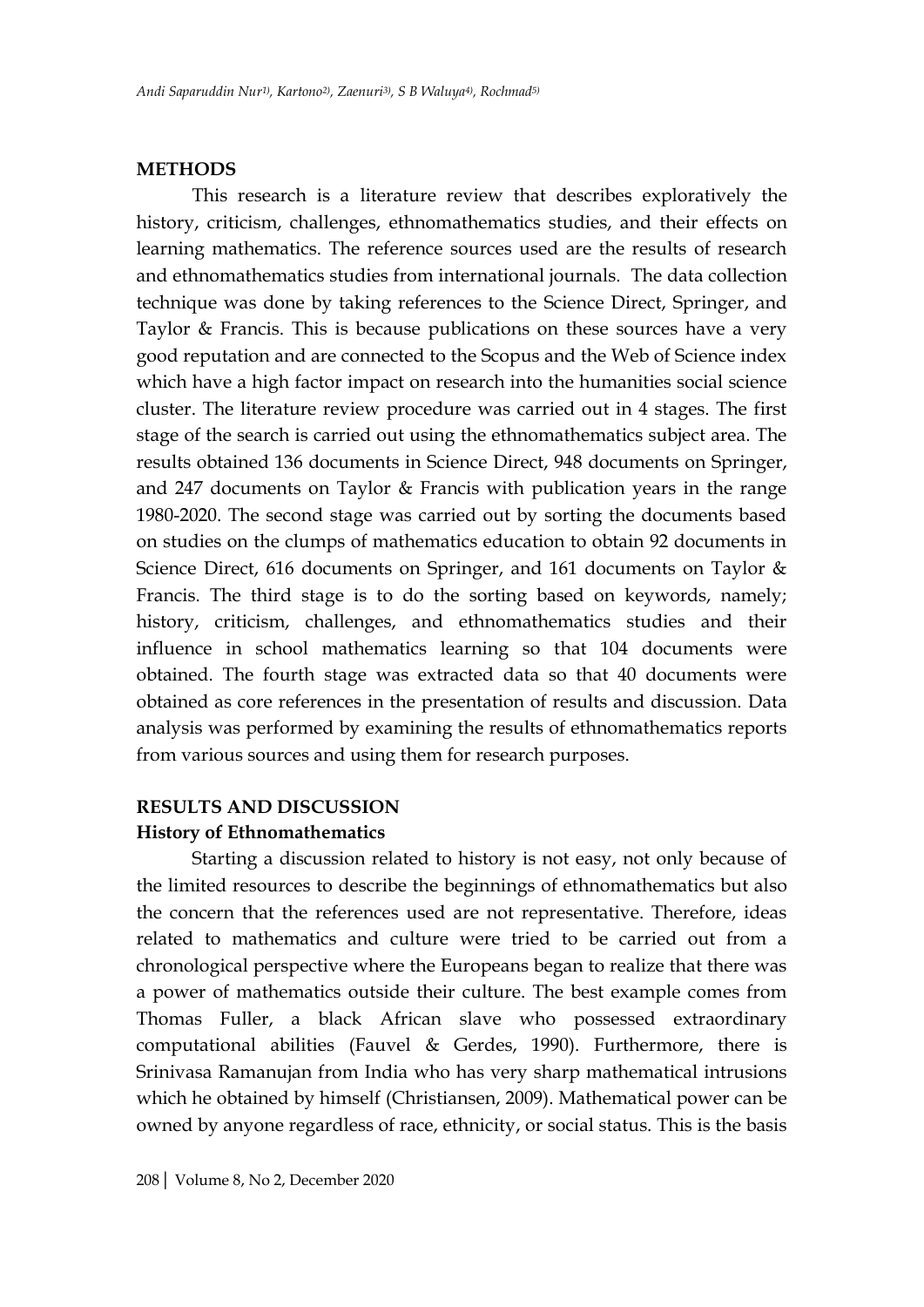for providing discourse related to mathematics that developed outside Western culture. Further implications will ultimately force us to debunk mathematics learning without using the attributes of social background, political orientation, and racial identity.

In 1956 Oswald Spengler put forward the idea of how mathematics develops in every culture (Barton, 1990). However, this idea has not been widely explored and studies to support it are lacking. The earliest investigations related to mathematics and culture began in the 1960s when Ascher started an investigation into the practice of mathematics in non-literate societies (Francois & Kerkhove, 2010). In the 1970 ethnomathematics took a place in the international discussion of mathematics education but this idea was still seen by most people as a subject only possible for enrichment (Shirley, 2001). Initially, ethnomathematics was intended to distinguish the way non-literate societies use mathematics, but in its development, this dichotomy was deemed irrelevant and ethnomathematics was expanded not only to something exotic (Francois & Kerkhove, 2010). Furthermore, D'Ambrosio initiated the term "ethnomathematics", where ethno has a broad meaning by including all certain cultural groups with jargon, symbols, myths, and ways of thinking (D'Ambrosio, 1985). Ethnomathematics refers to several ideas related to the history of mathematics, cultural roots of mathematics, implicit mathematics used in certain professional contexts, and mathematics education (Vithal & Skovsmose, 1997). This view also emphasizes the position of ethnomathematics as "alternative mathematics" which has a different philosophy from mathematics which has been known and has started a space for academic discussion so that it can be applied in the curriculum.

#### **Ethnomathematical Criticism and Challenges**

The emergence of ethnomathematics is inseparable from attempts to criticize the philosophy of mathematics that has existed for hundreds of years. The failure of mathematics education that is experienced, especially in former colonial countries, illustrates the need for an alternative philosophy as a matter of debate (Barton, 1990). Mathematics looks rigid and seems to be separate from human activities, giving rise to efforts to rediscover the nature of mathematics learning from a different perspective. Mathematics is like a platonic view which considers ideas in the mind to object that cannot be formalized, while ethnomathematics places humans, including their culture, as an important feature for the development of mathematics (Pais, 2011).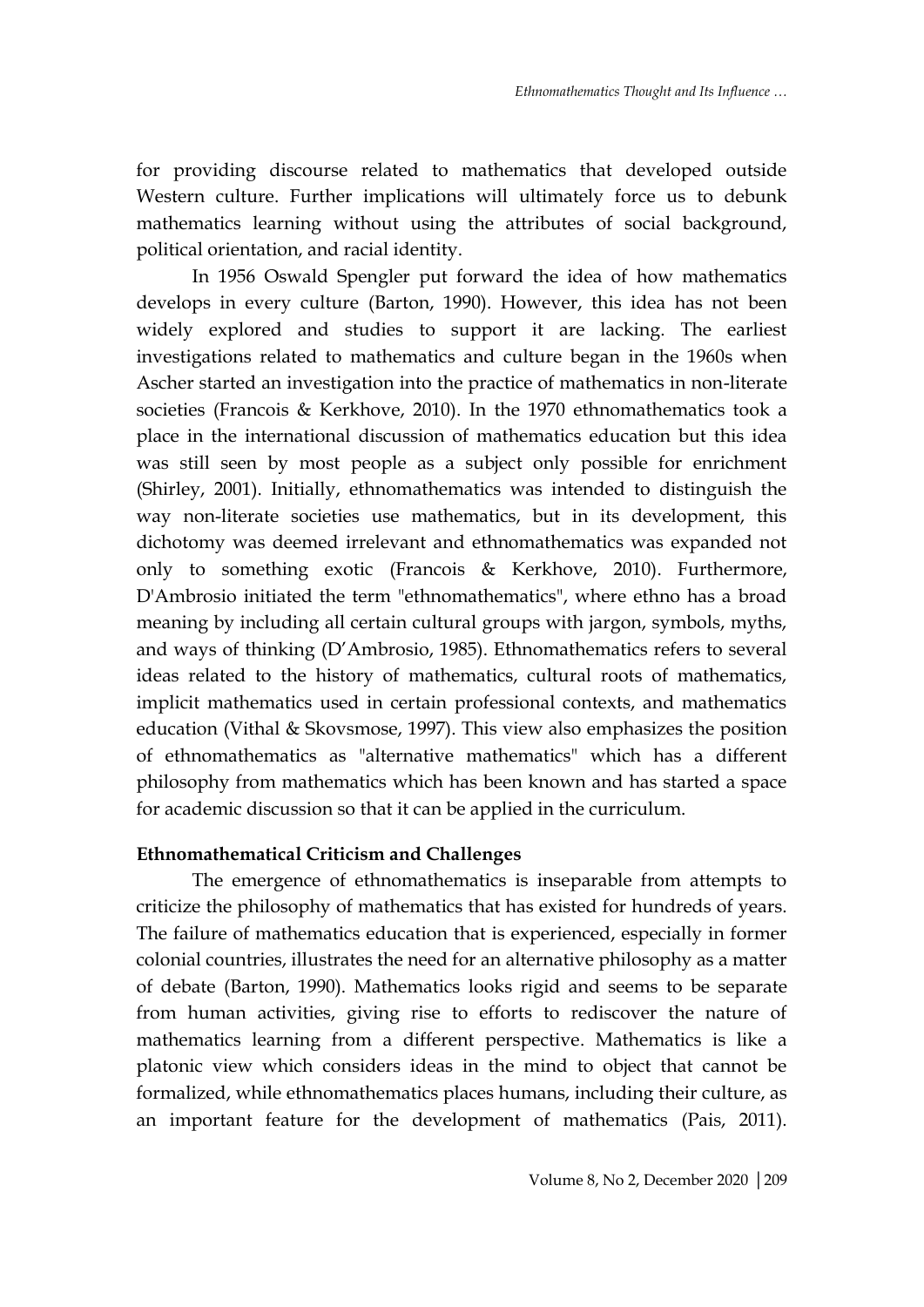Ethnomathematics is a method used to capture mathematical ideas from a cultural perspective (Adam, Alangui, & Barton, 2003). Generative culture can be defined as the whole process of human communication activities (Anderson-pence, 2015).

Epistemologically, ethnomathematics has received a lot of criticism by using the results of the ethnomathematics research program which is considered the most influential (Pais, 2011). Critics of ethnomathematics epistemology include those made by (Rowlands & Carson, 2002) who questioned the position of ethnomathematics as a new topic in mathematics related to pedagogical practice and its possibility in the overall curriculum which was then responded to by (Adam, Alangui, & Barton, 2003). According to Rowlands and Carson (2002) mathematics is universal so that cultural aspects must affect mathematics, however, culture does not determine the truth of mathematics. Comment Adam, Alangui, and Barton (2003) ethnomathematics is not a pedagogical philosophy, but indigenous knowledge needs to be protected, promoted, and valued through the unique means that they use.

According to Barton (1996), three dimensions confuse ethnomathematical epistemology regarding the meaning of words used to explain ideas about culture and mathematics, namely: international discipline problems, philosophical difficulties, and their relation to mathematics itself. Critics of ethnomathematics are also based on the view of cultural relativity against cultural independence and the universality of mathematics (Cimen, 2014). The universality of mathematics is a part that is often questioned by anthropologists when discussing ethnomathematics research (Zhang  $\&$  Zhang, 2010). This tension has led to a confluence of educational flows between globalization and cultural diversity (Pais, 2011). So far, school mathematics shows the impression of imposing one culture on another, in this case, the only mathematics that is accepted is that of the West (Knijnik, 2012).

Mathematics as humankind's greatest academic achievement has little to do with socio-political origins or cultural identity, on the contrary, it has much to do with the pragmatic values of each group (Zhang & Zhang, 2010). Rowlands and Carson in Pais (2011) views ethnomathematics knowledge cannot be brought to the classroom because basically, mathematics is a foreign language for every student. A school is a place where people interact with a more universal culture that allows one to master various cultures. This view contradicts the ethnomatistic attitude that assumes that students, before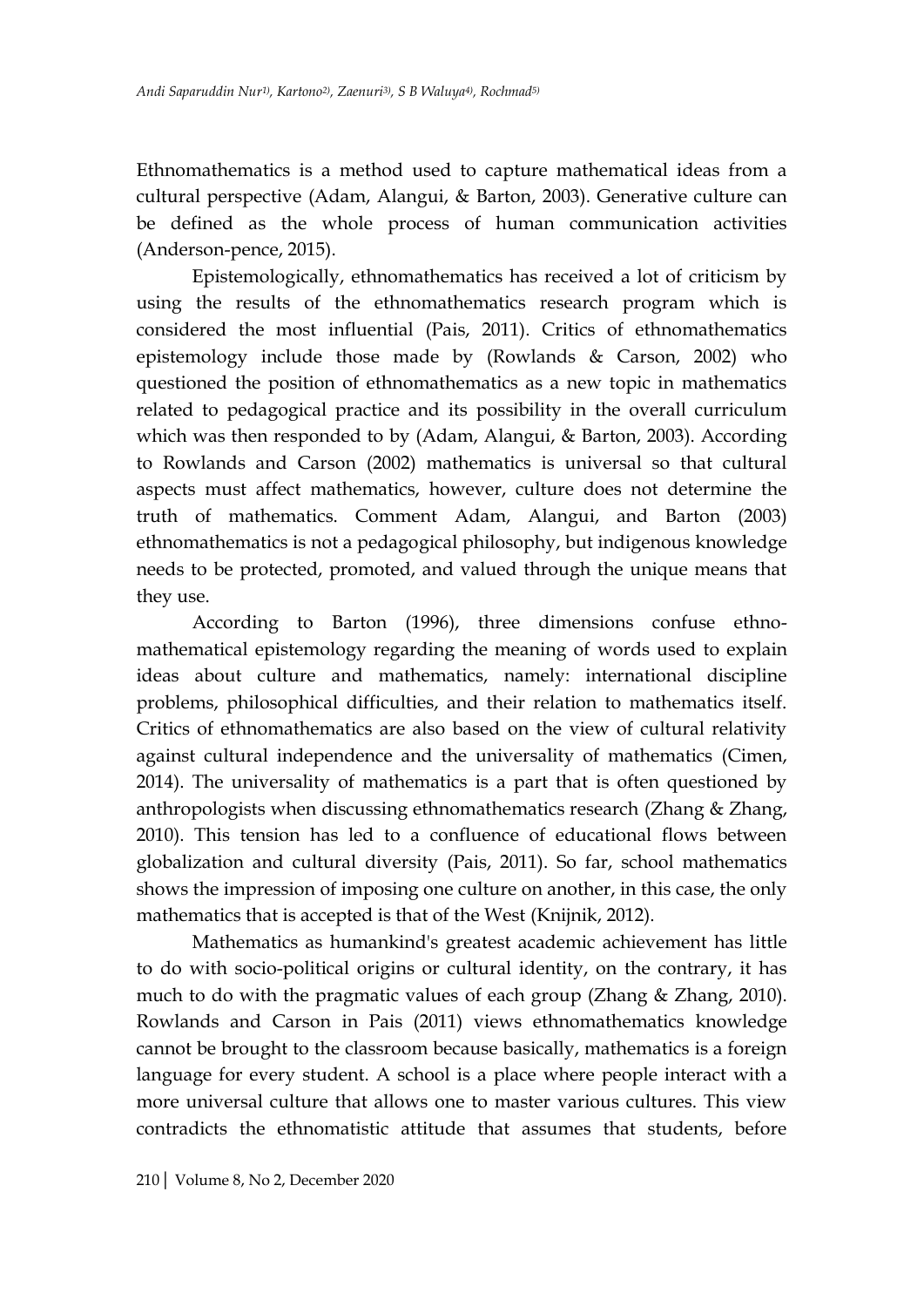leaving for school, have non-formal mathematical knowledge in their original cultural environment. The mathematical ideas of traditional societies are not static but evolve which gives us new knowledge and concepts in mathematics (Adam, Alangui, & Barton, 2003). The idea of mathematics as a product leads us to the essence of mathematics which has universal, eternal, and valid meaning (Vilela, 2010).

Ethnomathematics has a close relationship between mathematics education and social and cultural backgrounds, but some problems do not appear to be fully related to school mathematics (Zhang & Zhang, 2010). Ethno-mathematical ideas in schools can serve as a development of local and practical knowledge for students but do little to help compete in increasingly fierce academic mathematics. Ethnomathematics studies provide an anthropological portrait of how mathematics is propagated and used in certain practices (Vilela, 2010).

Understanding ethnomathematics from a philosophical point of view can use the Wittgenstein approach, namely linguistic practice, and humanistic focus. According to Wittgenstein in Vilela (2010), mathematics is synonymous with language that is born from the human mind in various contexts and uniquely correlated world images. Furthermore, the philosophical foundation of ethnomathematics according to Wittgenstein is related to the humanistic focus, namely culture, and civilization. Culture relates to the human soul with its spiritual, custom, and aesthetic dimensions. Meanwhile, civilization deals with intelligence, rationality, materiality, and the functionality of human life. Another figure of ethnomathematics philosophy, namely, Michel Foucault. Foucault's contribution to the ethnomathematics perspective is the idea of discourse, power, resistance, and counter-behavior (Knijnik, 2012). According to Foucault, mathematics was discouraged as a form of European cultural domination in its colony, which gave rise to intellectual power. This domination caused resistance because of the clash of identities that were deemed not representative of the intellectual property of the local culture. This form of resistance is manifested in the form of counter attitudes and trying to provide alternative ideas to existing mathematical concepts. Foucault's idea gave rise to a progressive ethnomathematics philosophy that not only affects the educational dimension but also social and political dimensions.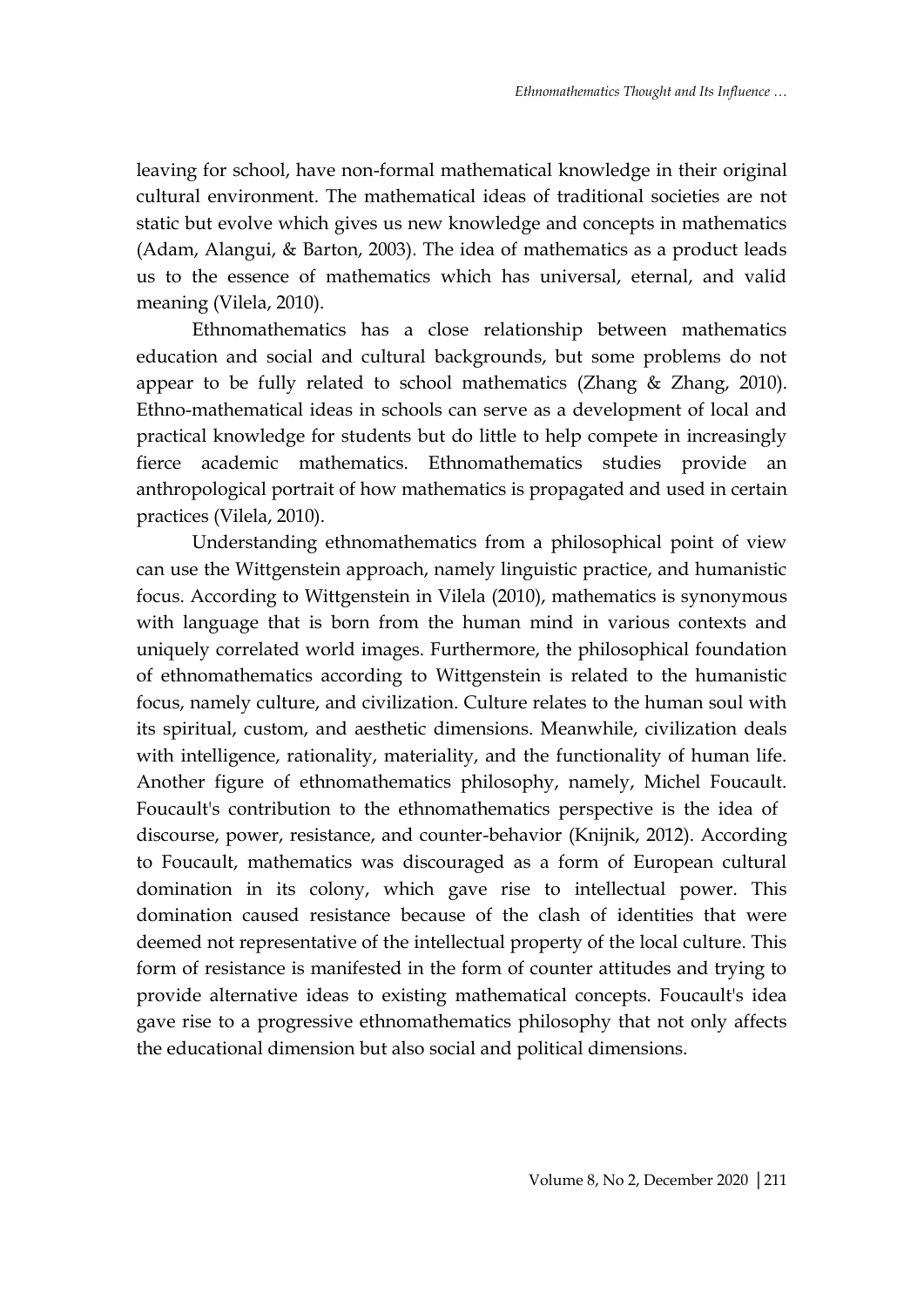#### **Ethnomathematics Studies**

Ethnomathematics has been a rapidly growing field of study for decades. His discussion has attracted the attention of many mathematics education experts to contribute to the development of this study. According to Vithal and Skovsmose (1997), ethnomathematics studies can be divided into 4 fields, namely: 1) The study of criticism of the history of mathematics is too centered on the development of mathematics in Europe and ignores mathematics that developed in other societies. 2) The study of mathematical practices in marginalized traditional cultures. This research is often found in the form of anthropological and ethnographic research. 3) The study of the application of mathematics in various professional contexts, community, gender, age levels, and certain social environments. 4) Studies that focus on the possibility of ethnomathematics are included in the curriculum. Various studies in this field use the term multicultural curriculum to describe the relationship between ethnomathematics and mathematics education. In general, ethnomathematics studies and their dimensions can be seen in figure 1.



Figure 1. Ethnomathematics Studies

Furthermore, according to Francois and Kerkhove (2010) the domain of ethnomathematics research includes: 1) Anthropological domain, including mathematical practices in non-western cultures that have existed since colonialization and continued in traditional culture. The focus of ethnomathematics studies that use the anthropological side of culture lies in the descriptions and ideas behind the practice. 2) A historical domain includes critical attitudes towards the development of mathematics which reminds us of mathematical eurocentrism. The definition of Eurocentrism means that the mathematics that is developing today is an idea originating from Europe and as a form of superiority in each of its colonies so that it ignores traditional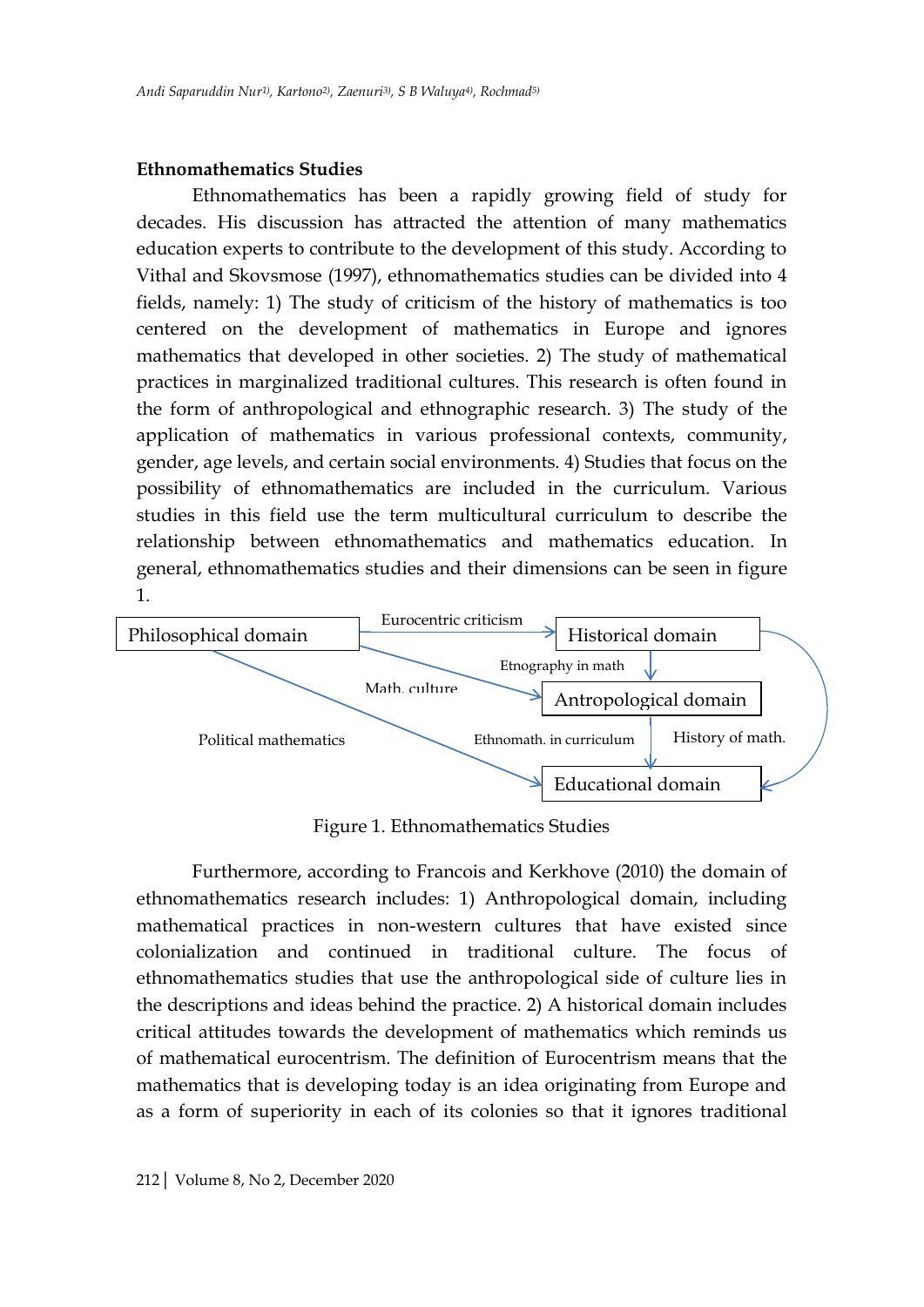mathematics. 3) The domain of philosophy, this study is based more on theory, knowledge, cultural methods, cognitive studies, linguistics, and anthropology. and 4) Educational domain, this study is the estuary of the entire ethnomathematics study domain.

Ethnomathematics experts have different interests in the study, causing different paradigms in looking at mathematics and ethnomathematics. These differences enrich the object of study and further sharpen the understanding of mathematics in a cultural context. Some comparisons of expert viewpoints related to mathematics and ethnomathematics (Barton, 1996; Cimen, 2014; Parsons, 2018) can be seen in table 1.

| viewpoint of experts |                                                                                                                                     |                                                                                                                                       |
|----------------------|-------------------------------------------------------------------------------------------------------------------------------------|---------------------------------------------------------------------------------------------------------------------------------------|
|                      | <b>Mathematics</b>                                                                                                                  | Etnomathematics                                                                                                                       |
| D'Ambrosio           | Knowledge is free from<br>experience, a knowledge<br>that<br>system<br>changes<br>educational<br>through<br>activity.               | Knowledge depends on experience,<br>interaction<br>continuous<br>with<br>members,<br>community<br>taught<br>informally and practices. |
| Gerdes               | Mathematics based on a<br>western worldview.                                                                                        | Using indigenous culture<br>as<br>- a<br>viewpoint, mathematics is related<br>to society.                                             |
| Ascher               | It is explicitly defined as<br>knowledge particular to<br>western culture.                                                          | Mathematical thinking is a cultural<br>context that is not limited to ideas<br>but is applied.                                        |
| Powell               | Eurocentric mathematics.                                                                                                            | of<br>fairer<br>Emancipation<br>mathematics,<br>multicultural<br>learning.                                                            |
| Bishop               | Formal<br>mathematical<br>knowledge.                                                                                                | Mathematics develops as a product<br>of the culture in human activities.                                                              |
| Pompeu               | Known mathematics<br>in<br>the western world.                                                                                       | Mathematical knowledge<br><b>or</b><br>mathematical activity known to<br>specific cultural groups.                                    |
| Knijnik              | socio-<br>the<br>Free<br>from<br>cultural<br>it<br>context,<br>is<br>formal and universally.                                        | Investigation of mathematical<br>traditions, practices, and concepts<br>in social heritage.                                           |
| Lipka                | collection of<br>logical<br>A<br>propositions representing<br>ideal<br>world,<br>the<br>mathematics<br>science<br>as<br>and theory. | Mathematical concepts are woven<br>from the knowledge of indigenous<br>cultural practices.                                            |

Table 1. Comparison of mathematics and ethnomathematics based on the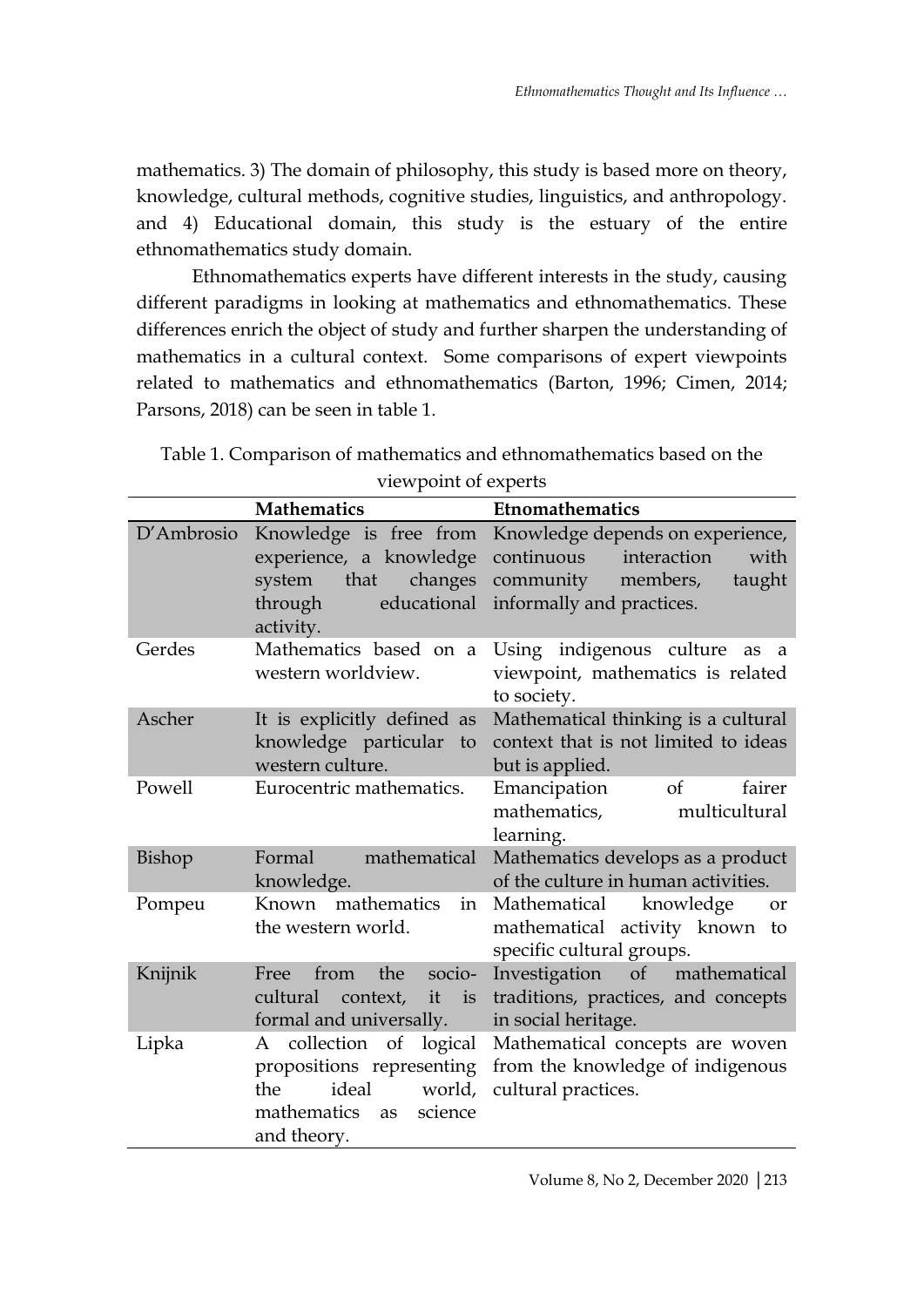Ascher is practitioners who places ethnomathematics as an applied subject, not just an idea. Many of his writings show the application of mathematics in various cultures. However, Ascher has not shown how the relationship between mathematics and culture can be applied in classroom learning. At least from tracing the results of Ascher's research, we can conclude that his studies are more related to the domain of anthropology and the history of mathematics. Ascher views ethnomathematics as a separate field from mathematics using non-literate and traditional terms (Barton, 1996). Meanwhile, in his various research results, Gerdes was relatively the same as the field of a study conducted by Ascher, but the political position of mathematics began to appear in some of his writings. Gerdes linked ethnomathematics to "folk mathematics" which implies a difference with contextual mathematics. Gerdes explicitly stated the importance of including culture in mathematics curriculum and its relation to several educational issues in Africa.

Pompeu in his writings views ethnomathematics as a mathematical concept of culture or social activity unknown to western anthropologists (Cimen, 2014). The anthropological dimension is a study that represents Pompeu's ideas on ethnomathematics. D'Ambrosio is a central figure who has a broad view of ethnomathematics by writing various studies related to socioanthropology between society and mathematics (D'Ambrosio, 2002, 1985). The results of his thinking can be said to be able to move academics to start questioning the philosophy of mathematics and contribute to ethnomathematics studies. In various writings, ethnomathematics is seen as a type of knowledge that is different from mathematics. Meanwhile, Knijnik more studies ethnomathematics from a philosophical point of view which has an impact on the political position of mathematics. Knijnik does not use cultural terms to discuss specific groups of entities but uses terms from social groups that are more political in nature (Cimen, 2014).

Ethnomathematics studies related to educational dimensions, some of which are the research program conducted by Lipka (Parsons, 2018). Lipka promotes culturally-based mathematics among indigenous communities in Alaska. Meanwhile, Bishop views mathematics as a result of human activity and develops in every culture (Bishop, 1994). Research evidence from anthropological and cross-cultural studies has emerged not only to support those mathematics has a cultural history, but also that different cultural histories have represented different mathematics. The anthropological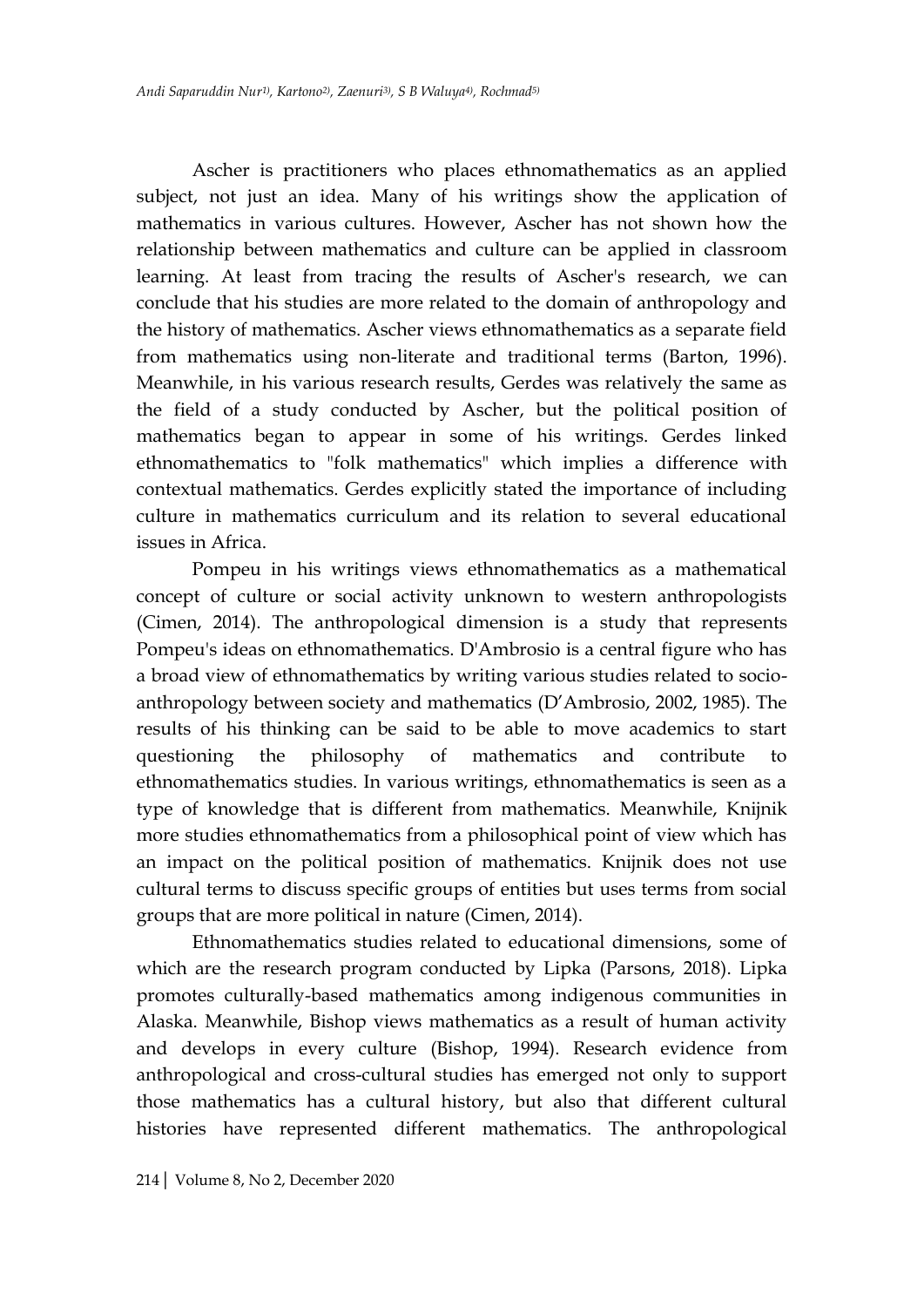perspective of mathematics education will show two processes, namely enculturation, and acculturation. The enculturation process is related to the integration of students with their own culture while on the other hand, the acculturation process is related to the integration of students with foreign cultures that are outside their environment (Bishop, 1988). Multicultural learning has become an educational issue in the United States to reduce intellectual violence between white and black races (Powell, 2002). This concept was initiated by using a culture-based learning approach. Powell examines ethnomathematics from the political perspective of mathematics education.

## **Ethnomathematics Research Trends**

The development of ethnomathematics studies is very fast, not only in developing countries but in OECD countries also providing great exploration opportunities for this field. The development of ethnomathematics throughout the world has led to research trends that can be identified from the subject of study. At present, ethnomathematics is experiencing a transitional phase from being limited to the concept of combining mathematics and culture to be integrated with a culture-based mathematics curriculum. This will have a major impact on the broader application of ethnomathematics in pedagogical practice and provide opportunities for teachers and students to develop various culture-based learning methods.

The progressive steps in recent years can be seen from the writing of Rosa & Orey on a concept called ethnomodeling (Rosa & Orey, 2011, 2016a, 2016b, 2018). Ethnomodeling considers a variety of symbolic constructions and the development of scientific knowledge that gives rise to the possible role of culture in solving problems (Rosa & Orey, 2016a). Ethnomodeling is an approach that elaborates on the relationship between cultural heritage and mathematical models (Rosa & Orey, 2013). The disciplines covered in it are mathematical modeling, cultural anthropology, and ethnomathematics (Rosa & Orey, 2018). Ethnomodeling is a method that teachers can use to verify their cultural knowledge even though they do not come from the student's cultural group. Rosa & Orey use the terms emic and etic to denote the culture that students have and the culture brought by teachers (Rosa & Orey, 2018). This concept is very argumentative showing how ethnomathematics can enter the classroom not only about students' refusal to learn their own culture, but also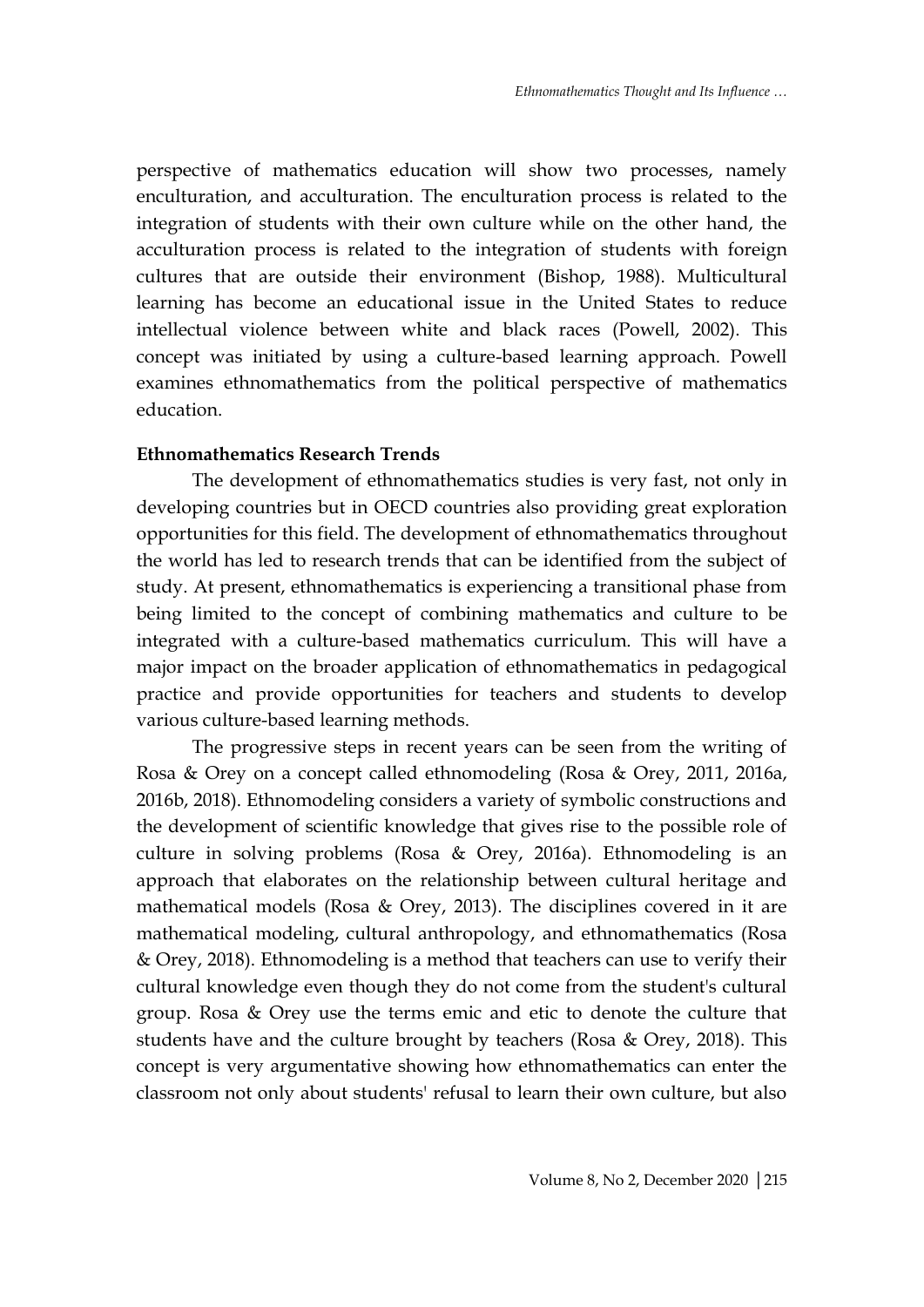the ability of teachers to teach mathematics according to student culture without being influenced by the culture it carries.

Ethnomodeling can be defined as a culture-based model that is used to facilitate concepts with knowledge systems taken from daily cultural interactions (Rosa & Orey, 2018). Examples of the application of ethnomodels in learning mathematics include using geometric principles in various crafts, architectural concepts, calculation techniques, forecasting, numerical systems, and understanding patterns. The use of ethnomodeling in the classroom provides opportunities for students to explore mathematical methods used in their cultural environment.

Ethnomathematics research projects are also developing in the United States, some of which are multicultural learning. Multicultural learning bridges mathematics with cultural connections and is no longer an enrichment (Shirley, 2001). The multicultural approach is a part of ethnomathematics research that has become a hallmark in the last few decades which aims to accommodate cultural diversity in society to enter the school environment (Pais, 2011). The United States is the most multicultural country in the world with a history of education that cannot be separated from racial issues and has produced various negative effects. Reconciliation and constructive efforts using culture-based learning have shown significant results on traditional mathematical knowledge (Pinxten & François, 2011; Powell, 2002; Prieto & Claeys, 2015). This also at the same time relieves the tension experienced by students in the classroom by providing wider acceptance of differences in social and cultural backgrounds.

The integration of ethnomathematics in the form of a curriculum that accommodates indigenous peoples is a study that is widely carried out in various countries today. Each country has a unique and complex sociopolitical context in determining education policy, particularly in protecting indigenous peoples' knowledge systems (Aikenhead, 2017). The ethnomathematics research project in Alaska is the Mathematical Cultural Context (MCC) which uses indigenous peoples' knowledge systems in the fields of ethnography, mathematics, cosmology, epistemology, axiology, and pedagogy in learning (Parsons, 2018). In Norway, curriculum development that accommodates the culture of the Sa'mi people is done by reducing the dominance of the national curriculum. The indigenous culture-based curriculum and ethnomathematics teaching provide opportunities for students to develop a strong cultural identity and study mathematics based on their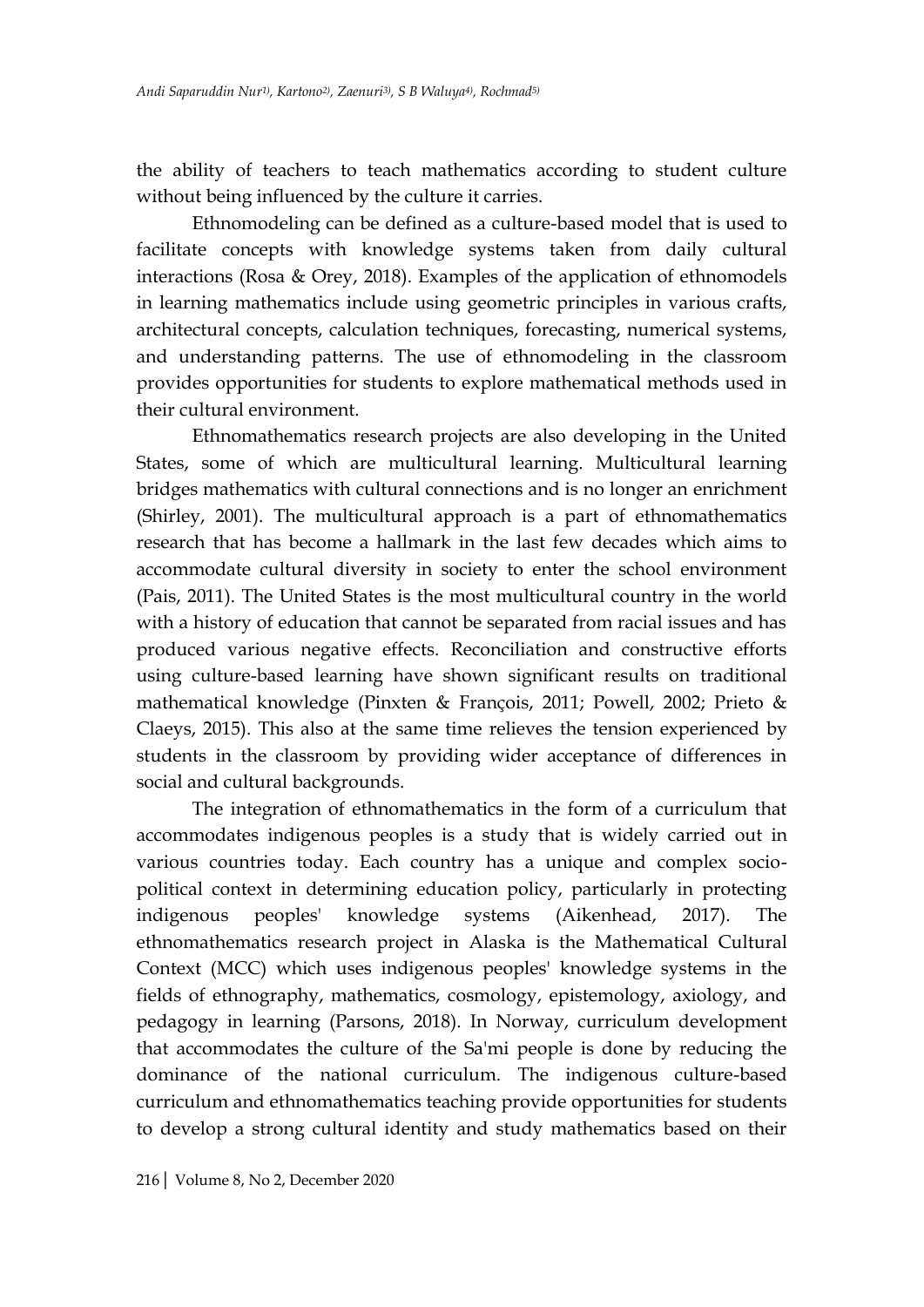culture (Nutti, 2016). Special education for indigenous peoples has become a government program in Brazil as well as developing a mathematics curriculum in a bilingual context for numerics and literacy (Mendes, 2005).

It is realized that the ethnomathematics curriculum will succeed if the teacher has the competence to teach it in the classroom well. This has led to the emergence of case studies related to ethnomathematics problems in teaching teacher education (Verner, Massarwe, & Bshouty, 2013). Several universities in Israel started ethnomathematics programs for prospective teachers. This effort is made so that the application of ethnomathematics can run as expected when prospective teachers are ready to teach in school. Learning practices are carried out using constructivist culture-based methods to motivate students to learn to use their context and to be involved in various ethnomathematics projects, especially geometry (Verner, Massarwe, & Bshouty, 2013). The responses given by prospective teachers and students are very open to ethnomathematics learning. This program is the first step in preparing a culture-based mathematics curriculum and becomes the agenda proposed in the development of the Israeli mathematics curriculum (Verner, Massarwe, & Bshouty, 2013).

Various researches currently focus their studies on integrating ethnomathematics with the curriculum (Francois & Kerkhove, 2010). Ethnomathematics integration into the curriculum can be done by using cases of cultural context (Zhang & Zhang, 2010). For example, the use of traditional games, mathematics applied to non-formal professions, the context of folklore, cultural products, and indigenous peoples' knowledge systems.

# **Implementation of ethnomathematics in learning**

The synergy between values and mathematics can be seen from two perspectives, the first discuss curriculum issues related to what and how mathematics is taught in the social context of students and the second discusses the pedagogical practice of how to teach mathematics (Boylan, 2016). Teachers need to consider ethnomathematics entering the classroom that mediates formal knowledge with different experiences and cultural backgrounds for each student (Anderson-pence, 2015). Mathematical thinking is influenced by the diversity of the human environment and its elements so that logical processes which include measurement, quantity, and modeling explain their context in their position with the natural surroundings (Rosa & Orey, 2016a).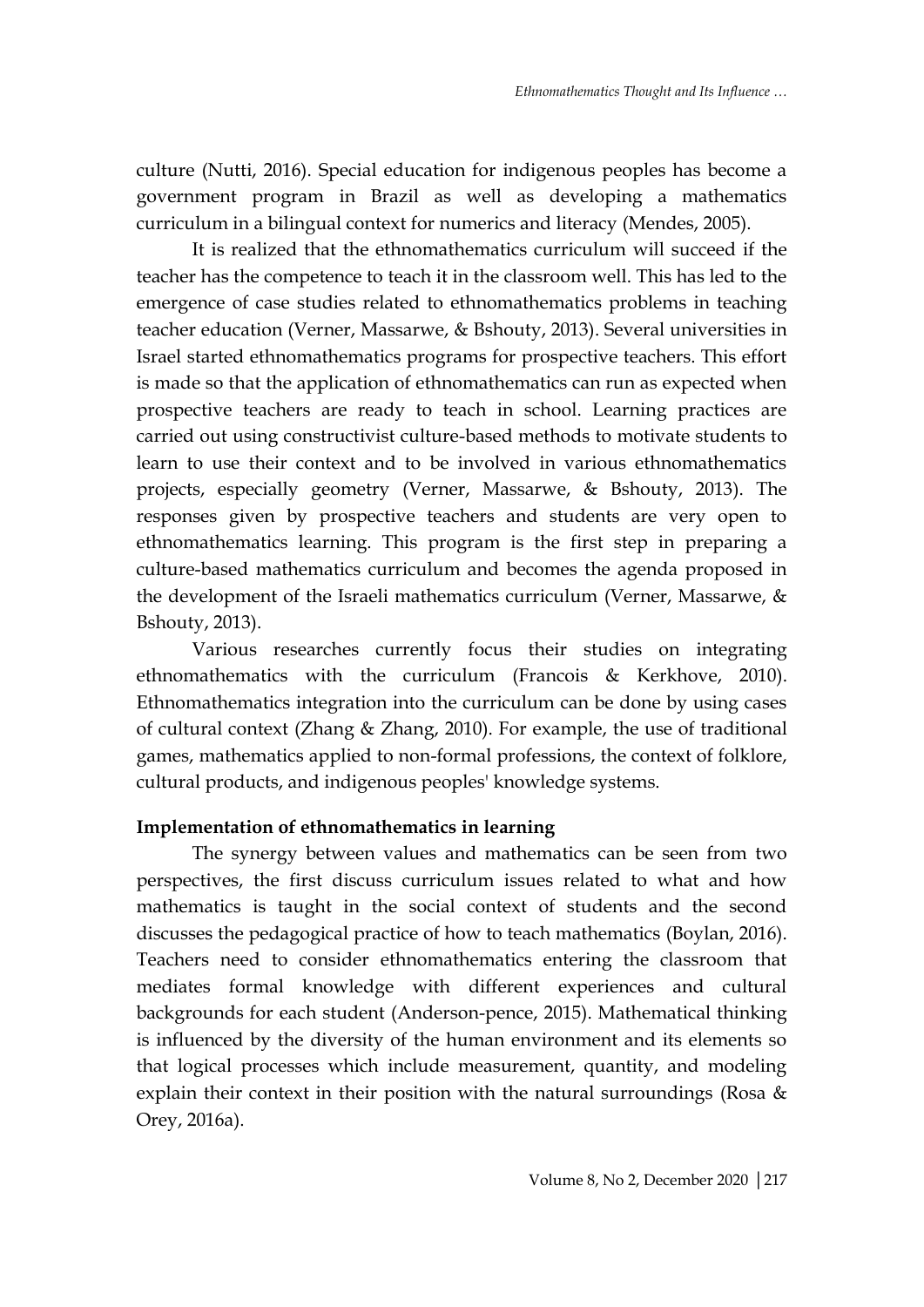Ethnomathematics cannot replace mathematics, but its existence is very effective for use in learning practices and reflects on it as a form that contributes to culture (Adam, Alangui, & Barton, 2003). Ethnomathematics suggests that the material is associated with the cultural roots of the community that are familiar to students, but not only limited, ethnomathematics can also be applied to various mathematical practices used by certain groups (Vithal & Skovsmose, 1997). Ethnomathematics is very important for prospective mathematics teachers to keep an open mind (Adam, 2010; Shirley, 2001). Ethnomathematics provides recognition of the uniqueness of traditional culture by reviewing complex knowledge systems so that they can maintain their existence in a sustainable manner (Adam, Alangui, & Barton, 2003). For example, the mathematics used by carpenters to make ethnomathematics from carpenters, the mathematics used by street child sellers, the mathematics used by craftsmen, or mathematics used by indigenous peoples so that ethnomathematics becomes an applicable concept in various unique contexts.

The ethical dimension in mathematics learning needs to consider aspects of the relationship with society, culture, ecology, and oneself (Boylan, 2016). Culture applies at every level of education both in society, schools, and classrooms. Learning in the classroom is largely determined by the type of experience students get in society (Anderson-pence, 2015). The subject solution strategy consists of two aspects, namely mathematical problems presented in the context of the school giving rise to formal and context-free strategies, while computational activities outside of school give rise to informal and contextdependent strategies (Verschaffel, Corte, & Lasure, 1994).

Some research results show that mathematics learning is more effective if examples are taken from a certain cultural context (Barton, 1996). Mathematics as the knowledge that comes from human culture is involved in six universal activities, namely: counting, searching, measuring, designing, playing, and explaining (Bishop, 1988). The ethnomathematics knowledge system is about finding or revealing various things related to mathematical elements (Adam, 2010). Bringing the socio-cultural context of students to the classroom can be done by posing realistic problems with everyday mathematics practices such as buying and selling, sewing, weaving, carpentry, wholesale packaging, and others (Verschaffel, Corte, & Lasure, 1994). Culturerelevant learning aims to produce students who can achieve academic achievements, can demonstrate cultural competence, and develop students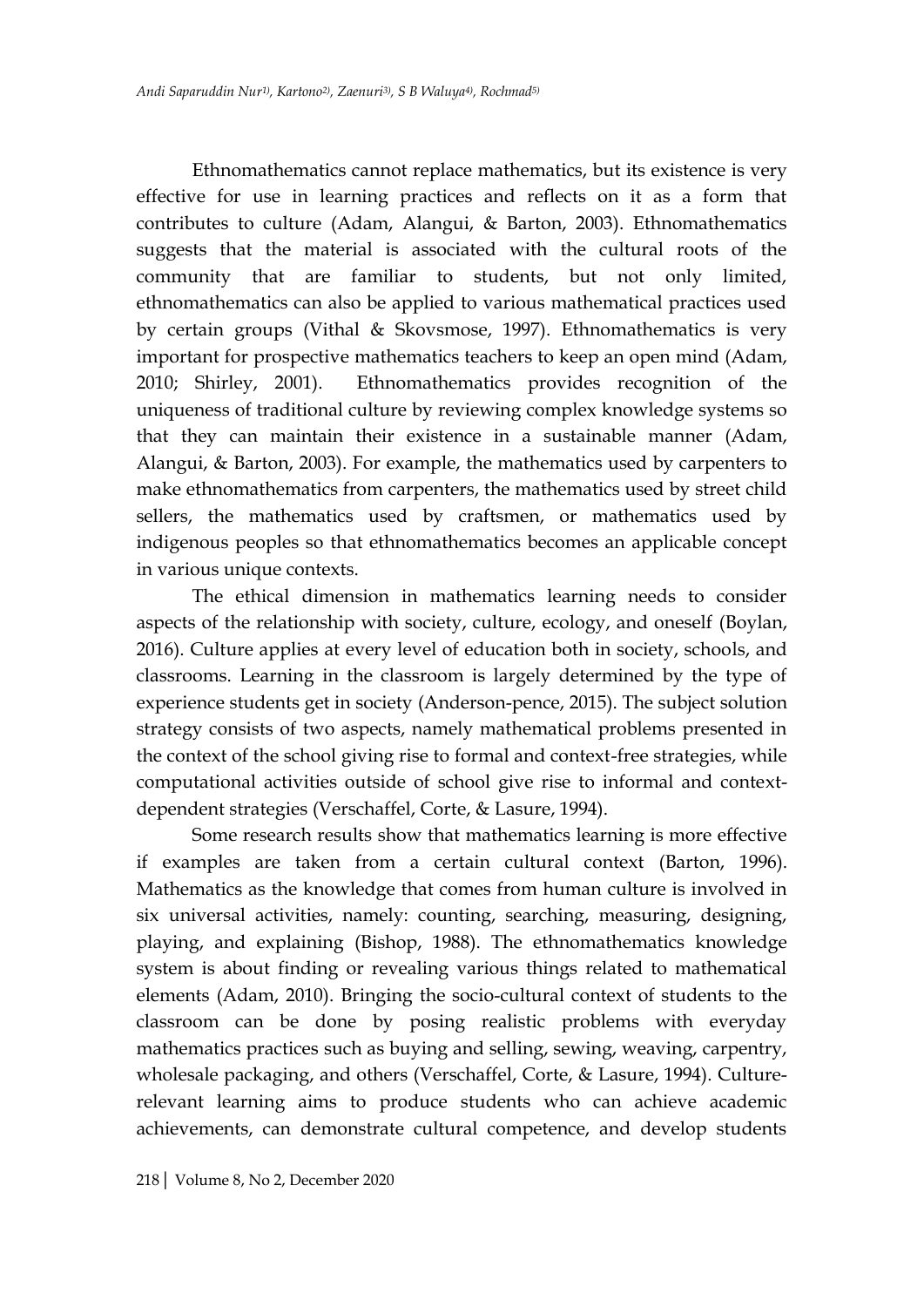who can understand and criticize existing social orders (Anderson-pence, 2015).

Many countries with sizeable indigenous peoples increasingly understand the benefits of using indigenous knowledge systems, activities, and perspectives to improve school mathematics (Aikenhead, 2017). This condition is also felt important in Indonesia which has several cultural problems because it consists of many ethnic groups and cultures. The problem of education in Indonesia can be seen from the fading of local cultural characters amidst modernization and a lack of respect for customary values. By integrating culture into mathematics learning, it is hoped that students can learn meaningfully and help students improve their understanding (Peni, 2019). Teachers help students demonstrate cultural competence through positive interactions in the classroom by forming communication spaces that are mutually respectful (Anderson-pence, 2015).

Although important culture is included in the mathematics learning process, it is difficult to implement. According to Peni (2019), there are 4 obstacles to developing culture-based mathematics learning, namely: 1) value barriers related to student ideology and interests, 2) barriers to the power of innovation to shift the existing balance, 3) practical barriers, and 4) barriers psychological. Furthermore, the use of language appropriately is something that cannot be ignored by the teacher, especially if students come from environments that use more than one language. Language as a cultural identity cannot be separated from its influence on the learning process of mathematics (Stathopoulou & Kalabasis, 2006). Students' understanding depends on the language used to learn a mathematical concept (Kim, Ferrinimundy, & Sfard, 2012). The difference in discourse between everyday language and formal mathematics is something that must be realized by teachers in their learning. Language as a series of communication determines identity, and the nature of oral traditions contributes to efforts to bridge culture with mathematical concepts (Stathopoulou & Kalabasis, 2006).

# **CONCLUSION**

The problem of low mathematical ability in a country that was once colonized and the lack of sensitivity of cultural-based pedagogical ideology has led to the emergence of the idea of combining mathematics and culture which is called ethnomathematics. Although ethnomathematics has been criticized and challenged regarding its philosophical foundation and its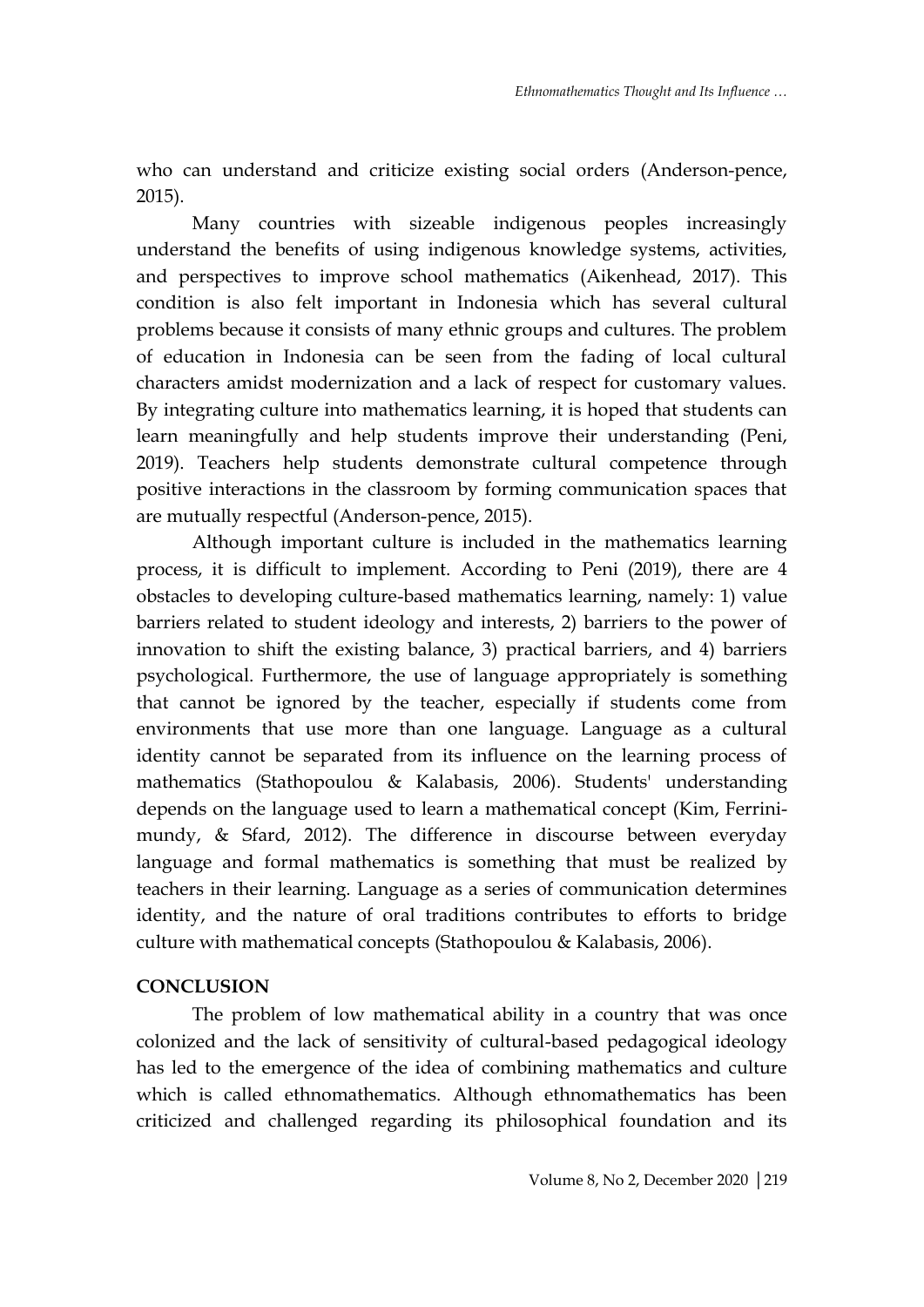position in the study of mathematics education, in reality, the issue of alternative learning for indigenous and minority communities still makes ethnomathematics an interesting study in various countries. Various streams in ethnomathematics are very likely to be influenced by the visions, methods, and perspectives used to present mathematical concepts in various cultures. Ethnomathematics has become a new paradigm in mathematics education that uses culture as a knowledge structure. However, the ethnomathematics journey as an alternative pedagogical concept still requires various efforts to be integrated into the curriculum. Ethnomathematics research studies currently have a very open opportunity in the dimensions of application in the classroom. Therefore, mathematics learning should pay attention to sociocultural aspects by linking various contextual problems that exist in the environment around students. On the other hand, teachers as the spearhead of education also need to be prepared for the sustainability of the ethnomathematics program. The ability of indigenous peoples' cultural knowledge and aspects of language is an important factor for the success of ethnomathematics learning.

### **REFERENCES**

- Adam, N. A. (2010). Mutual interrogation: a methodological process in ethnomathematical research. In *International Conference on Mathematics Education Research*, *8*, 700–707). https://doi.org/10.1016/j.sbspro.2010. 12.097.
- Adam, S., Alangui, W., & Barton, B. (2003). A comment on: rowlands & carson "where would formal, academic mathematics stand in a curriculum informed by ethnomathematics? A Critical Review" 1. *Educational Studies in Mathematics*, *52*, 327–335. https://doi.org/10.1023/A: 1024308220169.
- Aikenhead, G. S. (2017). Enhancing school mathematics culturally: a path of reconciliation. *Canadian Journal of Science, Mathematics and Technology Education*, *17*(2), 73–140. https://doi.org/10.1080/14926156.2017. 1308043.
- Anderson-pence, K. L. (2015). Ethnomathematics: the role of culture in the teaching and learning of mathematics. *Utah Mathematics Teacher Fall/Winter.* Retrieved from https://www.researchgate.net/publication /280865220.
- Barton, B. (1990). Ethnomathematics and philosophy. *ZDM*, *99*(2), 54–58. https://doi.org/10.1007/s11858-999-0009-7.
- Barton, B. (1996). Making Sense of ethnomathematics: ethnomathematics is making sense. *Educational Studies in Mathematics*, *31*, 201–233. https://

220| Volume 8, No 2, December 2020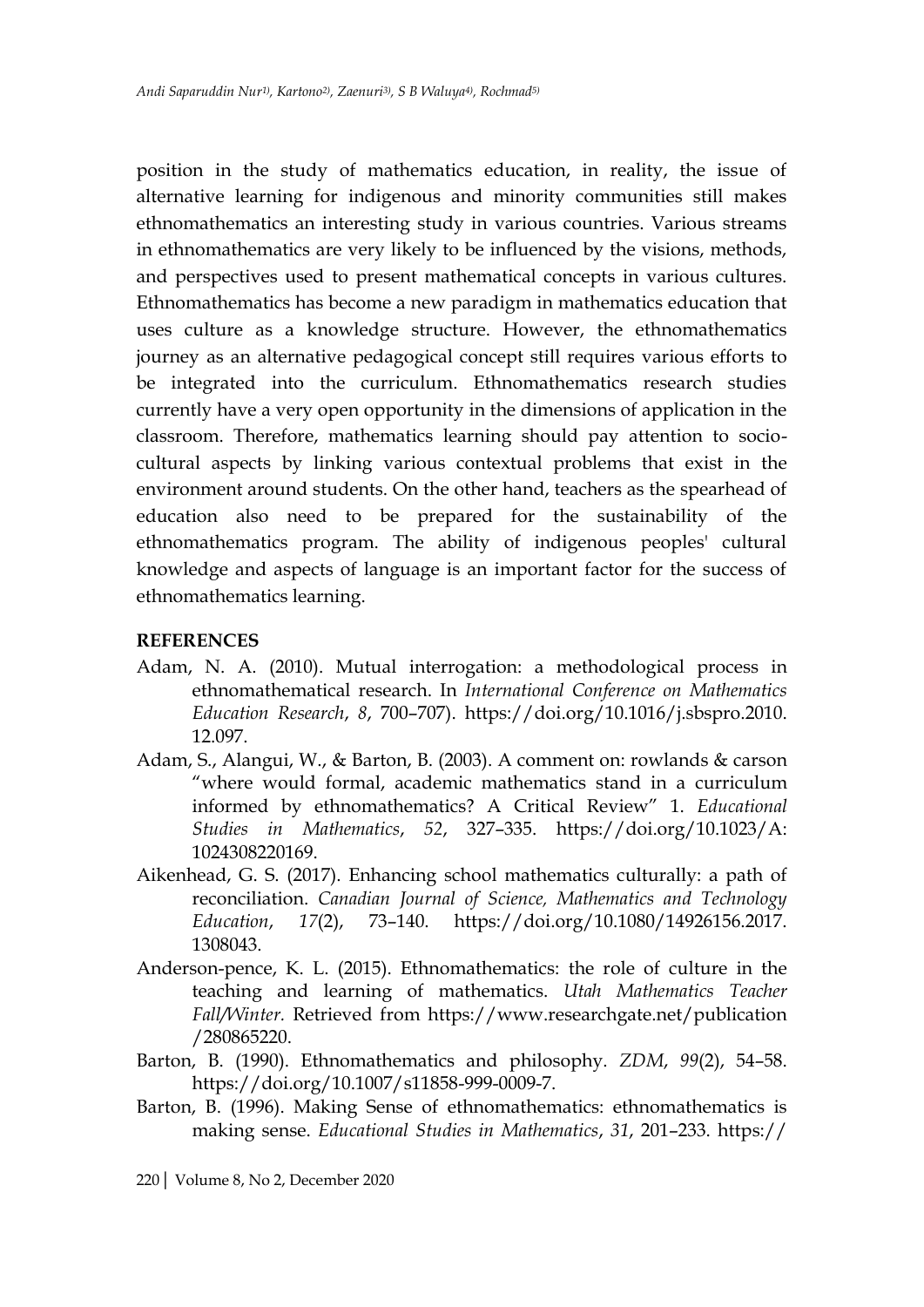doi.org/10.1007/BF00143932.

- Bishop, Alan J. (1988). Mathematics education context in its cultural. *Educational Studies in Mathematics*, *19(2)*, 179–191. Retrieved from http: //www.jstor.org/stable/3482573.
- Bishop, Alan J. (1994). Cultural conflicts in mathematics education: developing a research agenda. *For the Learning of Mathematics*, 14(*2)*, 15–18. Retrieved from http://www.jstor.org/stable/40248109.
- Boylan, M. (2016). Ethical dimensions of mathematics education. *Educational Studies in Mathematics*, 1–15. https://doi.org/10.1007/s10649-015-9678 z.
- Christiansen, A. (2009). The beauty and sprituality of mathematics: a review essay. *International Journal of Education & the Arts*, 10. Retrieved from http://www.ijea.org/v10r2/.
- Cimen, O. A. (2014). Discussing ethnomathematics: is mathematics culturally dependent? *Procedia - Social and Behavioral Sciences*, *152*, 523–528. https:// doi.org/10.1016/j.sbspro.2014.09.215.
- D'Ambrosio, U. (2002). Cultural framing of mathematics teaching and learning. in A.J. bishop (Ed.), *Didactics of Mathematics As A Scientific Discipline*. pp. 443–455. New York: Kluwer Academic Publisher.
- D'Ambrosio, U. (1985). Ethnomathematics and its place in the history and pedagogy of mathematics. *For the Learning of Mathematics*, *5*(1), 44–47. Retrieved from https://scinapse.io/papers/316331165.
- Fauvel, J., & Gerdes, P. (1990). African slave and calculating prodigy: bicentenary death of thomas fuller. *Historia Mathematica*, *17*, 141–151. https://doi.org/10.1016/0315-0860(90)90050-N.
- Francois, K. (2010). The role of ethnomathematics within mathematics education. *Proceedings of CERME 6, January 28th-February 1st 2009, Lyon France* (pp. 1517–1526). INRP.
- Francois, K., & Kerkhove, B. Van. (2010). Ethnomathematics and the philosophy of mathematics (education). *Philosophy of Mathematics: Sociological Aspects and Mathematical Practice.*, *11*(February), 121–154. Retrieved from https://www.semanticscholar.org/paper/Ethnomathe matics-and-the-philosophy-of-mathematics-Fran-Kerkhove/7160058c47 18e92ae1728b528624255f1f770b2f?p2df.
- Kim, D., Ferrini-mundy, J., & Sfard, A. (2012). How does language impact the learning of mathematics? comparison of english and Korean speaking university students discourses on infinity. *International Journal of Educational Research*, *51*–*52*, 86–108. https://doi.org/10.1016/j.ijer.2012. 01.004.
- Knijnik, G. (2012). Differentially positioned language games: ethnomathematics from a philosophical perspective. *Educational Studies in Mathematics*, *80*(July), 87–100. https://doi.org/10.1007/s10649-012-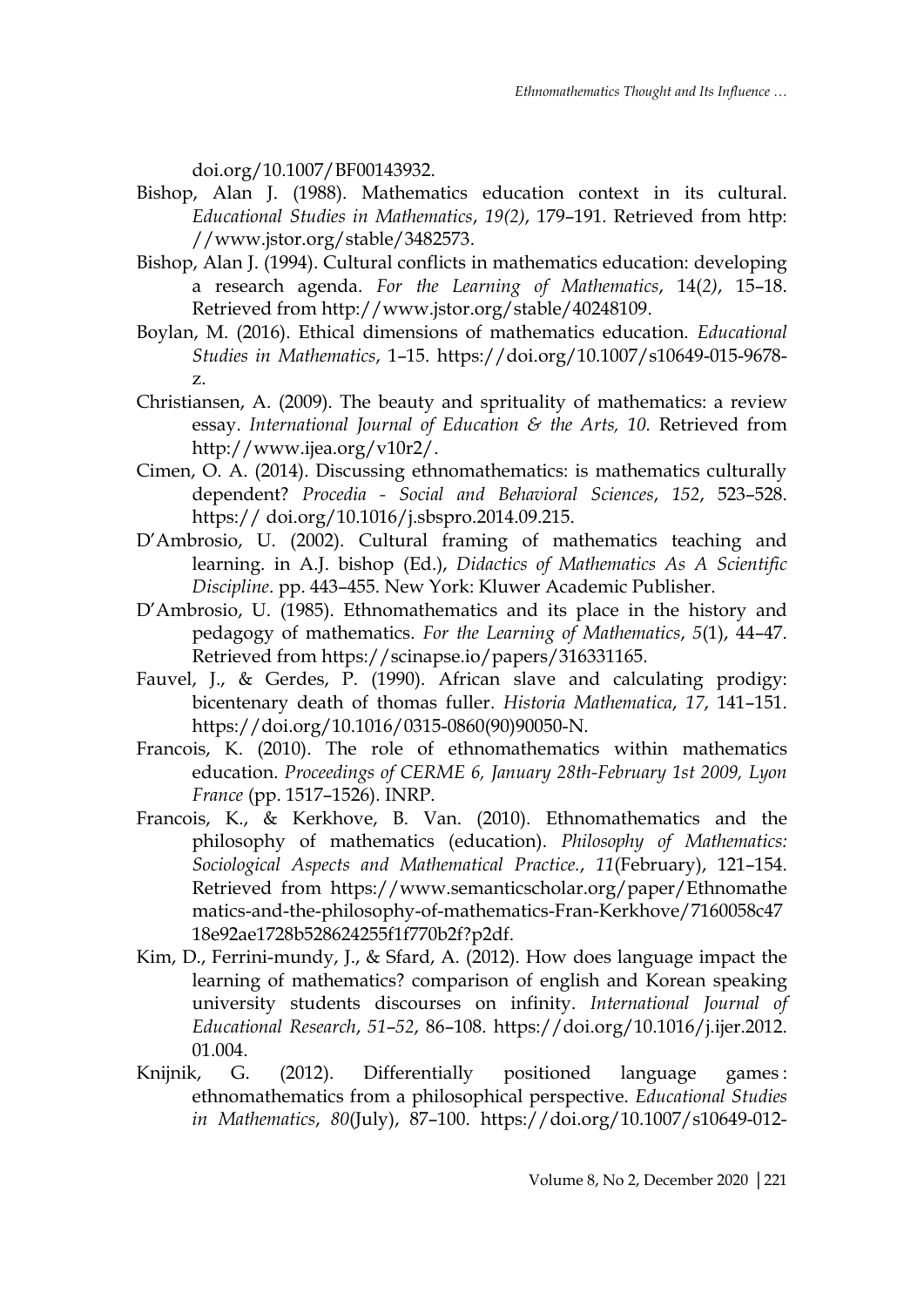9396-8.

- Mendes, J. R. (2005). Numeracy and literacy in a bilingual context: indigenous teachers education in Brazil. *Educational Studies in Mathematics*, *64*, 217– 230. https://doi.org/10.1007/s10649-005-9009-x.
- Nutti, Y. J. (2016). Decolonizing indigenous teaching: renewing actions through a critical utopian action research framework. *Action Research Journal*, *10*(1), 1–23. https://doi.org/10.1177/1476750316668240.
- OECD. (2018). PISA 2015: Results in focus. *Pisa 2015*, (67), 16. https://doi.org/ 10.1787/9789264266490-en.
- Pais, A. (2011). Criticisms and contradictions of ethnomathematics, (December 2010), 209–230. https://doi.org/10.1007/s10649-010-9289-7.
- Parsons, K. (2018). A yup'ik research framework : center, a place to begin. *Proceedings from the Alaska Native Studies Conference*. Alaska: University of Alaska.
- Peni, N. R. (2019). Development framework of ethnomathematics curriculum through realistic mathematics education approach. *IOSR-JRME*, *9*(4), 16–24. https://doi.org/10.9790/1959-0904011624www.iosrjournals.org.
- Pinxten, R., & Francois, K. (2011). Politics in an Indian canyon ? some thoughts on the implications of ethnomathematics. *Educ Stud Math, 78*, 261-273. https://doi.org/10.1007/s10649-011-9328-z.
- Powell, A. B. (2002). Ethnomathematics and the challenges of racism in mathematics education. *Proceedings of the Third International MES Conference. Copenhagen: Centre for Research in Learning Mathematics*, pp. 1–15. USA: Rutgers University.
- Prieto, L., & Claeys, L. (2015). Transnational alliances : la clase magica nepohualtzitzin ethnomathematics club, 125–134. https://doi.org/ 10.1080/15348431.2015.1011470.
- Rosa, M., & Orey, D. C. (2011). Ethnomathematics : the cultural aspects of mathematics etnomatematica: os aspectos culturais da matematica. *Revista Latinoamericana de Etnomatematica*, *4*(2), 32–54. Retrieved from http://funes.uniandes.edu.co/3079/.
- Rosa, M., & Orey, D. C. (2013). Ethnomodelling as a research lens on ethnomathematics and modelling. *Teaching Mathematical Modelling: Connecting to Research and Practice,* 117–127. Switzerland: Springer Science+Business Media Dordrecht. https://doi.org/10.1007/978-94- 007-6540-5.
- Rosa, M., & Orey, D. C. (2016a). Humanizing mathematics through ethnomodelling humanizing mathematics through ethnomodelling. *Journal of Humanistic Mathematics*, *6*(2), 3–22. https://doi.org/10.5642/ jhummath.201602.03.
- Rosa, M., & Orey, D. C. (2016b). State of the art in ethnomathematics. *ICME-13 Topical Surveys*. pp. 11–37. https://doi.org/10.1007/978-3-319-30120-4.

222| Volume 8, No 2, December 2020